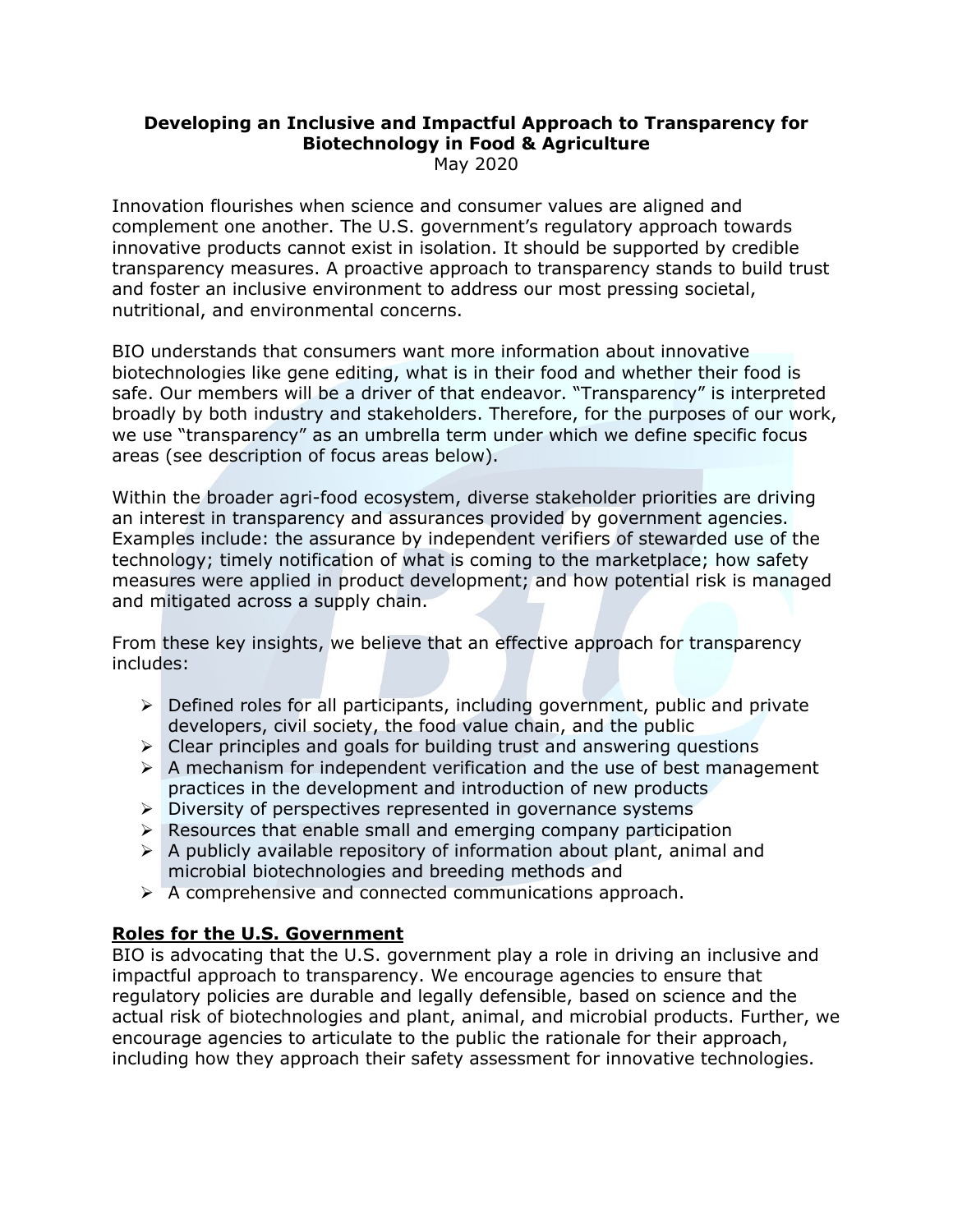The U.S. government should establish a biotechnology clearinghouse that is geared toward consumers and builds off the Food and Drug Administration's Agricultural Biotechnology Education and Outreach Initiative. This clearinghouse should provide information about common uses of biotechnology, like gene editing, and the safety of innovations commonly used in the food and agricultural system.

We look forward to working with agency experts to evaluate mechanisms to affirm and communicate the safety and benefits of biotechnology.

Finally, we urge the U.S. government to align global regulatory approaches, as best as possible, to smooth global trade and promote domestic market access.

#### **Assurances by Focus Area**

## • Stewardship and Safety

Government regulations are in place to provide for the safety of products and ensure that stewardship programs advance the responsible management of products and technology. Under appropriate science-based government regulations and strong industry stewardship, biotechnology will continue to improve our planet, our health and our food.

Maintaining quality control and responsible management of biotechnology products is central to developing and commercializing food and farm innovations. Product stewardship is the management of a product from its inception through its lifecycle.

Establishment and implementation of quality management systems that include processes and best practices related to regulatory compliance and additional market requirements are beneficial. Stakeholder engagement in development of a stewardship program is important so stakeholder questions and needs are addressed. BIO will advocate for appropriate policies in any stewardship plan that account for potential impacts on downstream markets.

Further, transparency about the structural governance and operational details of the approach (e.g., funding, verification methods and estimated costs) are important to building trust.

## • Information Available to the Marketplace

Food companies and retailers are embracing the information economy and increasingly making their own transparency commitments to consumers. Public advocacy groups maintain a sharp focus on the agriculture industry as technology changes our perception of the food system. Ultimately, for any of these important stakeholder groups to embrace biotechnology in the marketplace, they will ask for information about what is being commercialized and where it is in the food supply.

BIO and its member companies encourage and will prioritize increased openness about products entering the marketplace and best practices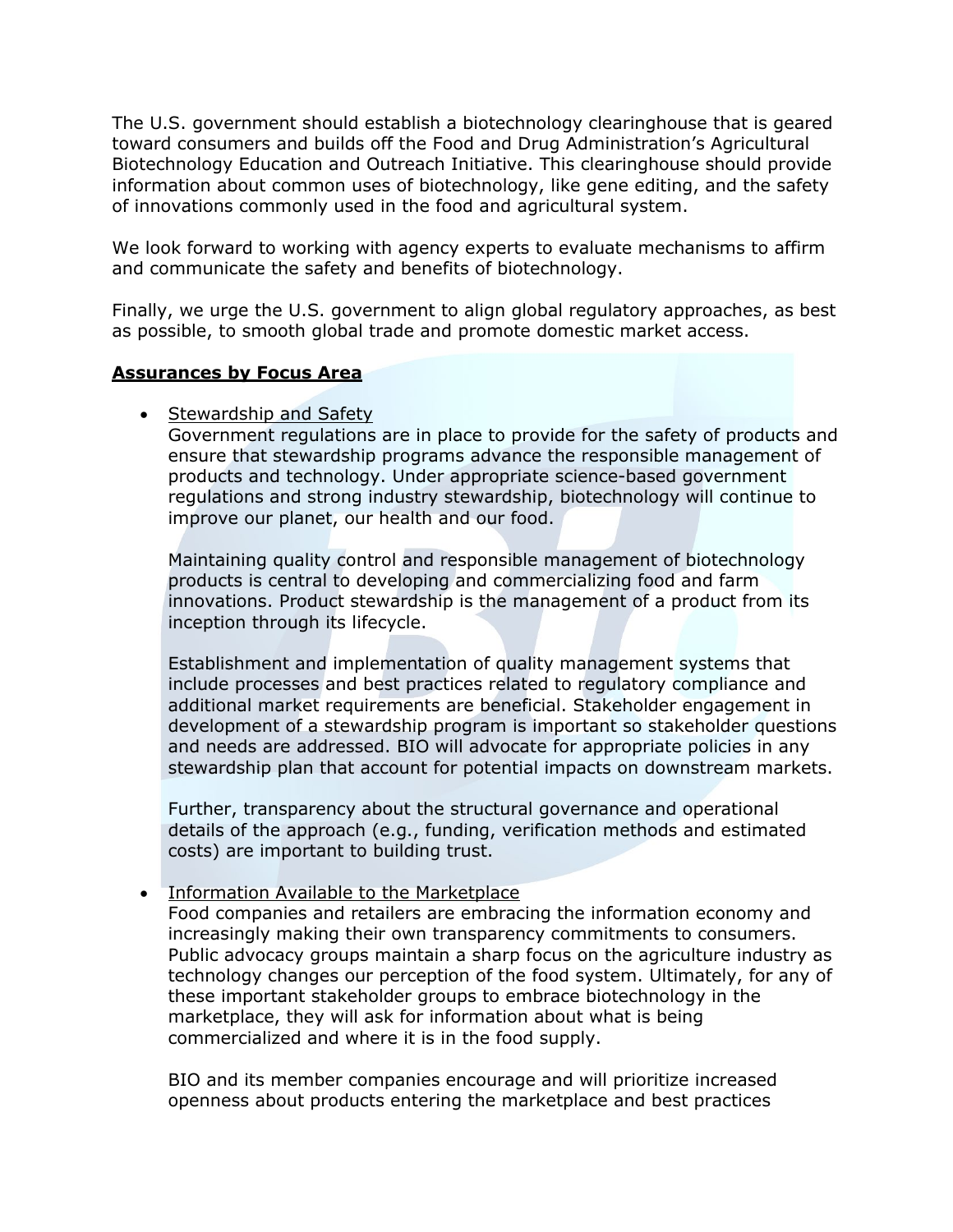developers use in advancing beneficial products to the commercial marketplace. To address the general demand for increased information, we support the development of a website to complement transparency initiatives. The U.S. government, BIO and other stakeholders will work cooperatively so information about a myriad of topics will be proactively posted, including topics like: notification of products or classes of products entering the market, peer-reviewed papers examining innovation in food and agriculture, the international regulatory landscape, and best breeding practices in plants and animals and the use of beneficial microbial innovations.

• Stakeholder Engagement & Social Considerations

No single company or association can accomplish the goal of societal trust that enables innovation acceptance. The entire value chain needs to be engaged, and the full breadth of innovative solutions will come out of a trusted ecosystem.

BIO and its member companies will listen to the questions and needs of stakeholders. As the stakeholder and influencer landscape evolves alongside technology development, we will engage more diverse and representative parties. Working together, we will provide mechanisms for consumers to ask questions and highlight curiosities about biotechnology and its impact on the food system, health, and the environment.

The process to validate the benefits of innovation - either real or anticipated - should be a collaborative effort among developers and stakeholders. Through sharing these benefits, stakeholders, especially those in the food value chain, should be able to convey the value of these innovations to consumers and build trust in and seek to promote the agri-food ecosystem.

• Independent Verification

Stakeholders value independent verification of the use of best management practices in the development and introduction of new products. A process that examines meaningful criteria in an objective, predictable and consistent way is important for technology developers, as well as stakeholders looking to endorse innovation in product development.

To further support transparency, an independent verifier should have a public-facing role to share processes and governance with interested stakeholders. In addition, an independent verifier should have the ability to support small and emerging companies in developing robust programs.

We recognize that others have a history of developing and improving verification programs. We look forward to working with stakeholders to better understand the universe of verification programs and how independent verifiers and their programs could complement an inclusive and impactful approach to transparency.